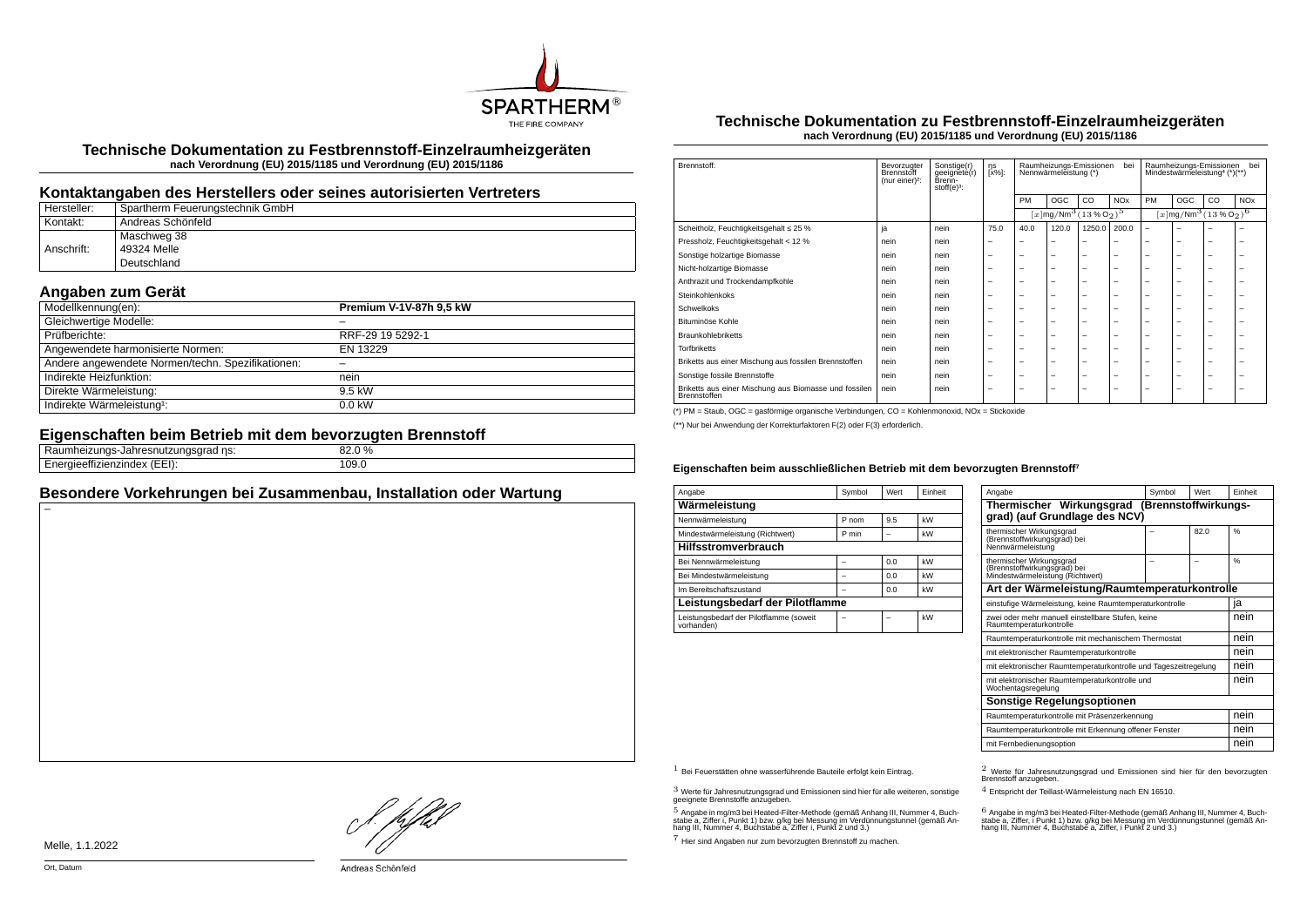

**Technical documentation for solid fuel local space heaters according to Regulation (EU) 2015/1185 and Regulation (EU) 2015/1186**

## **Contact details of the manufacturer or its authorised representative**

|          | Manufacturer:   Spartherm Feuerungstechnik GmbH |
|----------|-------------------------------------------------|
| Contact: | <sup>i</sup> Andreas Schönfeld                  |
|          | Maschweg 38                                     |
| Address: | 49324 Melle                                     |
|          | Deutschland                                     |

## **Details of the unit**

| Model identifier(s):                               | Premium V-1V-87h 9,5 kW |
|----------------------------------------------------|-------------------------|
| Equivalent models:                                 |                         |
| Test reports:                                      | RRF-29 19 5292-1        |
| Applied harmonised standards:                      | EN 13229                |
| Other technical standards and specifications used: |                         |
| Indirekte Heizfunktion:                            | nein                    |
| Direct heat output:                                | 9.5 kW                  |
| Indirect heat output <sup>1</sup> :                | $0.0$ kW                |

# **Characteristics when operating with the preferred fuel**

| ns:<br>emcienc<br>ene<br>neating<br>suace i<br>asunan<br>∙ ອ∡         | $\%$  |  |
|-----------------------------------------------------------------------|-------|--|
| $\sqrt{2}$<br>cienc <sup>,</sup><br>$(EE)$ :<br>naex<br>****<br>-1116 | 109.0 |  |
|                                                                       |       |  |

## **Special precautions for assembly, installation or maintenance**

#### **Technical documentation for solid fuel local space heaters according to Regulation (EU) 2015/1185 and Regulation (EU) 2015/1186**

| Fuel:                                        | Preferred<br>(only<br>fuel<br>one $)^2$ : | Other suita-<br>ble fuel(s) <sup>3</sup> : | ηs<br>[x%]:              | Heating emissions<br>at nominal<br>heat output (*) |                                                   |                          | Heating emissions at minimum<br>heat output <sup>4</sup> $(*)$ (**) |                          |                                                              |    |            |
|----------------------------------------------|-------------------------------------------|--------------------------------------------|--------------------------|----------------------------------------------------|---------------------------------------------------|--------------------------|---------------------------------------------------------------------|--------------------------|--------------------------------------------------------------|----|------------|
|                                              |                                           |                                            |                          | PM                                                 | OGC                                               | CO                       | <b>NOx</b>                                                          | PM                       | OGC                                                          | CO | <b>NOx</b> |
|                                              |                                           |                                            |                          |                                                    | $[x \, \text{mg}/\text{Nm}^3 \, \text{(13%02)}^5$ |                          |                                                                     |                          | $[x]$ mg/Nm <sup>3</sup> (13 % O <sub>2</sub> ) <sup>6</sup> |    |            |
| Wood logs with moisture content $\leq 25$ %  | ja                                        | nein                                       | 75.0                     | 40.0                                               | 120.0                                             | 1250.0                   | 200.0                                                               | $\overline{\phantom{m}}$ | -                                                            | -  | -          |
| Compressed wood with moisture content < 12 % | nein                                      | nein                                       |                          | -                                                  | $\overline{\phantom{0}}$                          | $\overline{\phantom{0}}$ | $\overline{\phantom{0}}$                                            | $\overline{\phantom{0}}$ | -                                                            | -  | -          |
| Other woody biomass                          | nein                                      | nein                                       | -                        | -                                                  | -                                                 | $\overline{\phantom{0}}$ | $\overline{\phantom{0}}$                                            | $\overline{\phantom{0}}$ | -                                                            | -  | -          |
| Non-woody biomass                            | nein                                      | nein                                       | -                        | -                                                  | -                                                 | $\overline{\phantom{0}}$ | $\overline{\phantom{0}}$                                            | $\overline{\phantom{0}}$ | -                                                            | -  | -          |
| Anthracite and dry steam coal                | nein                                      | nein                                       |                          | $\overline{\phantom{0}}$                           | $\overline{\phantom{0}}$                          | $\overline{\phantom{m}}$ | $\overline{\phantom{m}}$                                            | $\overline{\phantom{0}}$ | -                                                            | -  | -          |
| Hard coke                                    | nein                                      | nein                                       | -                        | -                                                  | -                                                 | -                        | $\overline{\phantom{0}}$                                            | $\overline{\phantom{0}}$ | -                                                            | -  | ۰          |
| Low temperature coke                         | nein                                      | nein                                       | -                        | -                                                  | -                                                 | -                        | $\overline{\phantom{0}}$                                            | $\overline{\phantom{0}}$ | -                                                            | -  | -          |
| Bituminous coal                              | nein                                      | nein                                       | -                        | -                                                  | -                                                 | -                        | $\overline{\phantom{0}}$                                            | $\overline{\phantom{0}}$ | -                                                            | -  | -          |
| <b>Lignite briquettes</b>                    | nein                                      | nein                                       | -                        | -                                                  | -                                                 | -                        | $\overline{\phantom{0}}$                                            | $\overline{\phantom{0}}$ | -                                                            | -  | -          |
| Peat briquettes                              | nein                                      | nein                                       | -                        | -                                                  | -                                                 | -                        | $\overline{\phantom{0}}$                                            | $\overline{\phantom{0}}$ | -                                                            | -  | -          |
| Blended fossil fuel briquettes               | nein                                      | nein                                       |                          | -                                                  | $\overline{\phantom{0}}$                          | $\overline{\phantom{m}}$ | $\overline{\phantom{m}}$                                            | $\overline{\phantom{0}}$ | -                                                            | -  | -          |
| Other fossil fue                             | nein                                      | nein                                       | -                        | -                                                  | -                                                 | $\overline{\phantom{0}}$ | $\overline{\phantom{0}}$                                            | $\overline{\phantom{0}}$ | -                                                            | -  | -          |
| Blended biomass and fossil fuel briquettes   | nein                                      | nein                                       | $\overline{\phantom{0}}$ | -                                                  | -                                                 | -                        | $\overline{\phantom{0}}$                                            | $\overline{\phantom{0}}$ | -                                                            | -  | -          |

(\*) PM = Dust, OGC = Gaseous organic compound, CO = Carbon monoxide, NOx = Nitrogen oxides

(\*\*) Only required when applying correction factors F(2) or F(3).

#### Characteristics when operating exclusively with the preferred fuel<sup>7</sup>

| Item                                          | Symbol | Value | Unit |  |  |
|-----------------------------------------------|--------|-------|------|--|--|
| <b>Heat output</b>                            |        |       |      |  |  |
| Nominal heat out put                          | P nom  | 9.5   | kW   |  |  |
| inimum heat out put (indicative)              | P min  |       | kW   |  |  |
| <b>Auxiliary electricity consumption</b>      |        |       |      |  |  |
| At nominal heat output                        |        | 0.0   | kW   |  |  |
| At minimum heat output                        |        | 0.0   | kW   |  |  |
| In standby mode                               |        | 0.0   | kW   |  |  |
| Permanent pilot flame power requirement       |        |       |      |  |  |
| Pilot flame power requirement (if applicable) |        |       | kW   |  |  |

| Item                                                                           | Symbol | Value | Unit          |  |  |
|--------------------------------------------------------------------------------|--------|-------|---------------|--|--|
| Thermal efficiency (usefuel efficiency) (based on<br>NCV)                      |        |       |               |  |  |
| Thermal efficiency (useful efficiency) at<br>nominal heat output               |        | 82.0  | $\frac{9}{6}$ |  |  |
| Thermal efficiency (useful efficiency) at<br>minimum heat out put (indicative) |        |       | %             |  |  |
| Type of heat output/room temperature control                                   |        |       |               |  |  |
| single stage heat output, no room temperature control                          |        |       | ia            |  |  |
| two or more manual stages, no room temperature control                         | nein   |       |               |  |  |
| with mechanic thermostat room temperature control                              |        |       |               |  |  |
| with electronic room tempera ture control                                      |        |       | nein          |  |  |
| with electronic room tempera ture control plus day timer                       |        |       | nein          |  |  |
| with electronic room tempera ture control plus week timer                      |        |       | nein          |  |  |
| Other control options                                                          |        |       |               |  |  |
| Room temperature control, with presence detection                              | nein   |       |               |  |  |
| Room temperature control, with open window detection                           | nein   |       |               |  |  |
| With distance control option                                                   |        |       | nein          |  |  |

3 Values for annual efficiency and emissions shall be given here for all other suitable fuels.

.<br>5 Angabe a, Ziffer i, Punkt 1) bzw. g/kg bei Messung im Verdünnungstunnel (gemäß An-<br>hang III, Nummer 4, Buchstabe a, Ziffer i, Punkt 2 und 3.)<br>hang III, Nummer 4, Buchstabe a, Ziffer i, Punkt 2 und 3.)

7 Here, information is only to be provided on the preferred fuel.

 $1$  No entry is made for fireplaces without water-bearing components.  $2$  Values for annual efficiency and emissions are to be given here for the preferred fuel.

4 Corresponds to the part load heat output according to EN 16510.

.<br>stabe a, Ziffer, i Punkt 1) bzw. g/kg bei Messung im Verdünnungstunner 4, Buch-<br>hang III, Nummer 4, Buchstabe a, Ziffer, i Punkt 2 und 3.)<br>hang III, Nummer 4, Buchstabe a, Ziffer, i Punkt 2 und 3.)

L pfhil

Melle, 1.1.2022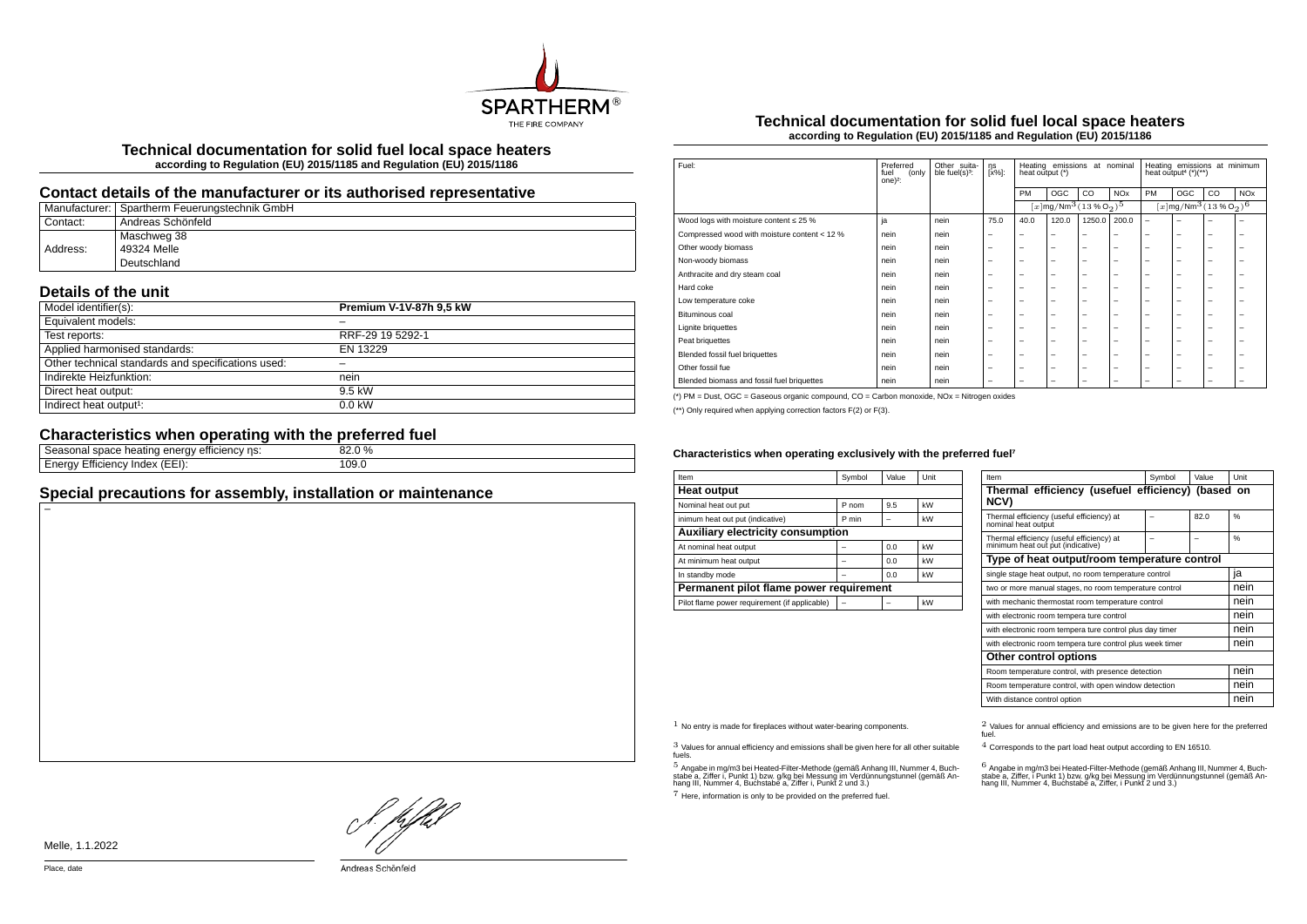

**Documentazione tecnica per riscaldatori singoli a combustibile solido Secondo il regolamento (UE) 2015/1185 e il regolamento (UE) 2015/1186**

## **Dati di contatto del fabbricante o del suo rappresentante autorizzato**

| Produttore: | Spartherm Feuerungstechnik GmbH |
|-------------|---------------------------------|
| Contatto:   | Andreas Schönfeld               |
|             | Maschweg 38                     |
| Indirizzo:  | 49324 Melle                     |
|             | Deutschland                     |

## **Dettagli del dispositivo**

| Identificativo/i del modello/dei modelli: | <b>Premium V-1V-87h 9.5 kW</b> |
|-------------------------------------------|--------------------------------|
| Modelli equivalenti:                      |                                |
| Rapporti di prova:                        | RRF-29 19 5292-1               |
| Norme armonizzate applicate:              | EN 13229                       |
| Norme e specifiche tecniche utilizzate    |                                |
| Indirekte Heizfunktion:                   | nein                           |
| Potenza termica diretta:                  | 9.5 kW                         |
| Potenza termica indiretta <sup>1</sup> :  | $0.0$ kW                       |

# **Caratteristiche del funzionamento con il combustibile preferito**

| d'ambiente ns: | Efficienza energetica stagionale      |  | del riscaldamento 82.0 % |       |
|----------------|---------------------------------------|--|--------------------------|-------|
|                | Indice di efficienza energetica (EEI) |  |                          | 109.0 |

## **Precauzioni speciali per il montaggio, l'installazione o la manutenzione**

**Documentazione tecnica per riscaldatori singoli a combustibile solido Secondo il regolamento (UE) 2015/1185 e il regolamento (UE) 2015/1186**

| Combustibile:                                             | Combustibile<br>preferito<br>(uno solo) <sup>2</sup> : | Altri<br>combustibili<br>idonei <sup>3</sup> : | ηs<br>[x%]:              | Emissioni di riscaldamento degli<br>ambienti alla potenza termica no-<br>minale $(*)$ |                          | Emissioni di riscaldamento degli<br>ambienti alla potenza termica mi-<br>$nima4 (*)(**)$ |                       |                          |                          |                                                                |            |
|-----------------------------------------------------------|--------------------------------------------------------|------------------------------------------------|--------------------------|---------------------------------------------------------------------------------------|--------------------------|------------------------------------------------------------------------------------------|-----------------------|--------------------------|--------------------------|----------------------------------------------------------------|------------|
|                                                           |                                                        |                                                |                          | PM                                                                                    | <b>OGC</b>               | CO                                                                                       | <b>NO<sub>x</sub></b> | <b>PM</b>                | OGC                      | CO                                                             | <b>NOx</b> |
|                                                           |                                                        |                                                |                          |                                                                                       |                          | $[x]$ mg/Nm <sup>3</sup> (13 % O <sub>2</sub> ) <sup>5</sup>                             |                       |                          |                          | $[x]$ mg/Nm <sup>3</sup> $(13\%$ O <sub>2</sub> ) <sup>6</sup> |            |
| Ceppi di legno con tenore di umidità ≤ 25 %               | ja                                                     | nein                                           | 75.0                     | 40.0                                                                                  | 120.0                    | 1250.0                                                                                   | 200.0                 | $\overline{\phantom{0}}$ | -                        | -                                                              |            |
| Legno compresso con tenore di umidità < 12 %              | nein                                                   | nein                                           | $\overline{\phantom{a}}$ | $\overline{\phantom{0}}$                                                              | $\overline{\phantom{a}}$ | -                                                                                        | -                     | -                        | $\overline{\phantom{0}}$ | $\overline{\phantom{0}}$                                       | -          |
| Altra biomassa legnosa                                    | nein                                                   | nein                                           | $\overline{\phantom{0}}$ | $\overline{\phantom{0}}$                                                              | $\overline{\phantom{0}}$ | -                                                                                        | -                     | $\overline{\phantom{a}}$ | $\overline{\phantom{0}}$ | -                                                              | -          |
| Biomassa non legnosa                                      | nein                                                   | nein                                           | $\overline{\phantom{0}}$ | $\overline{\phantom{0}}$                                                              | $\overline{\phantom{a}}$ | -                                                                                        | -                     | -                        | -                        | -                                                              |            |
| Antracite e carbone secco                                 | nein                                                   | nein                                           | $\overline{\phantom{0}}$ | $\overline{\phantom{a}}$                                                              | $\overline{\phantom{a}}$ | -                                                                                        | -                     | -                        | -                        | -                                                              |            |
| Coke metallurgico                                         | nein                                                   | nein                                           | $\overline{\phantom{0}}$ | $\overline{\phantom{0}}$                                                              | $\overline{\phantom{a}}$ | -                                                                                        | -                     | -                        | -                        | -                                                              |            |
| Coke a bassa temperatura                                  | nein                                                   | nein                                           | $\overline{\phantom{0}}$ | $\overline{\phantom{0}}$                                                              | $\overline{\phantom{0}}$ | -                                                                                        | -                     | $\overline{\phantom{a}}$ | -                        | -                                                              | -          |
| Carbone bituminoso                                        | nein                                                   | nein                                           | $\overline{\phantom{0}}$ | $\overline{\phantom{0}}$                                                              | $\overline{\phantom{a}}$ | -                                                                                        | -                     | $\overline{\phantom{0}}$ | $\overline{\phantom{0}}$ | -                                                              |            |
| Mattonelle di lignite                                     | nein                                                   | nein                                           | $\overline{\phantom{0}}$ | $\overline{\phantom{0}}$                                                              | $\overline{\phantom{a}}$ | -                                                                                        | -                     | -                        | -                        | -                                                              |            |
| Mattonelle di torba                                       | nein                                                   | nein                                           | $\overline{\phantom{0}}$ | $\overline{\phantom{a}}$                                                              | $\overline{\phantom{a}}$ | -                                                                                        | -                     | -                        | -                        | -                                                              |            |
| Mattonelle di miscela di combustibile fossile             | nein                                                   | nein                                           | $\overline{\phantom{0}}$ | $\overline{\phantom{a}}$                                                              | $\overline{\phantom{a}}$ | -                                                                                        | -                     | -                        | -                        | -                                                              |            |
| Altro combustibile fossile                                | nein                                                   | nein                                           | $\overline{\phantom{0}}$ | $\overline{\phantom{0}}$                                                              | $\overline{\phantom{0}}$ | -                                                                                        | -                     | $\overline{\phantom{a}}$ | -                        | -                                                              |            |
| Mattonelle di miscela di biomassa e combusti bile fossile | nein                                                   | nein                                           | $\overline{\phantom{0}}$ | $\overline{\phantom{0}}$                                                              | $\overline{\phantom{a}}$ | -                                                                                        | -                     | -                        | -                        | -                                                              |            |

(\*) PM = Polvere, OGC = Composti organici gassosi, CO = Monossido di carbonio, NOx = Ossidi di azoto

(\*\*) Richiesto solo quando si applicano i fattori di correzione F(2) o F(3).

#### Caratteristiche del funzionamento con il combustibile preferito<sup>7</sup>

| Dato                                                  | Simbolo | Valore | Unità |  |  |  |
|-------------------------------------------------------|---------|--------|-------|--|--|--|
| Potenza termica                                       |         |        |       |  |  |  |
| Potenza termica nominale                              | P nom   | 9.5    | kW    |  |  |  |
| Potenza termica minima (indicativa)                   | P min   |        | kW    |  |  |  |
| Consumo ausiliario di energia elettrica               |         |        |       |  |  |  |
| Alla potenza termica nominale                         |         | 0.0    | kW    |  |  |  |
| Alla potenza termica minima                           |         | 0.0    | kW    |  |  |  |
| Im Bereitschaftszustand                               |         | 0.0    | kW    |  |  |  |
| Leistungsbedarf der Pilotflamme                       |         |        |       |  |  |  |
| Leistungsbedarf der Pilotflamme (soweit<br>vorhanden) |         |        | kW    |  |  |  |

| Dato                                                                                         | Simbolo | Valore | Unità |  |  |
|----------------------------------------------------------------------------------------------|---------|--------|-------|--|--|
| Thermischer Wirkungsgrad (Brennstoffwirkungs-<br>grad) (auf Grundlage des NCV)               |         |        |       |  |  |
| thermischer Wirkungsgrad<br>(Brennstoffwirkungsgrad) bei<br>Nennwärmeleistung                |         | 82.0   | 0/6   |  |  |
| thermischer Wirkungsgrad<br>(Brennstoffwirkungsgräd) bei<br>Mindestwärmeleistung (Richtwert) |         |        | 0/6   |  |  |
| Art der Wärmeleistung/Raumtemperaturkontrolle                                                |         |        |       |  |  |
| einstufige Wärmeleistung, keine Raumtemperaturkontrolle                                      |         |        | ia    |  |  |
| zwei oder mehr manuell einstellbare Stufen, keine<br>Raumtemperaturkontrolle                 |         |        |       |  |  |
| Raumtemperaturkontrolle mit mechanischem Thermostat                                          |         |        | nein  |  |  |
| mit elektronischer Raumtemperaturkontrolle                                                   |         |        |       |  |  |
| mit elektronischer Raumtemperaturkontrolle und Tageszeitregelung                             |         |        | nein  |  |  |
| mit elektronischer Raumtemperaturkontrolle und<br>Wochentagsregelung                         |         |        |       |  |  |
| Sonstige Regelungsoptionen                                                                   |         |        |       |  |  |
| Raumtemperaturkontrolle mit Präsenzerkennung                                                 |         |        |       |  |  |
| Raumtemperaturkontrolle mit Erkennung offener Fenster                                        |         |        | nein  |  |  |
| mit Fernbedienungsoption                                                                     |         |        |       |  |  |

3 Werte für Jahresnutzungsgrad und Emissionen sind hier für alle weiteren, sonstige geeignete Brennstoffe anzugeben.

.<br>5 Angabe in mg/m3 bei Heated-Filter-Methode (gemäß Anhang III, Nummer 4, Buch-<br>stabe a, Ziffer i, Punkt 1) bzw. g/kg bei Nessung im Verdünnungstunnel (gemäß An-<br>hang III, Nummer 4, Buchstabe a, Ziffer i, Punkt 2 und 3.)

7 Hier sind Angaben nur zum bevorzugten Brennstoff zu machen.

1 Bei Feuerstätten ohne wasserführende Bauteile erfolgt kein Eintrag. 2 Werte für Jahresnutzungsgrad und Emissionen sind hier für den bevorzugten Brennstoff anzugeben.

4 Entspricht der Teillast-Wärmeleistung nach EN 16510.

.<br>stabe a, Ziffer, i Punkt 1) bzw. g/kg bei Messung im Verdünnungstunnel (gemäß An-<br>hang III, Nummer 4, Buchstabe a, Ziffer, i Punkt 2 und 3.)<br>hang III, Nummer 4, Buchstabe a, Ziffer, i Punkt 2 und 3.)

Melle, 1.1.2022

HJEV